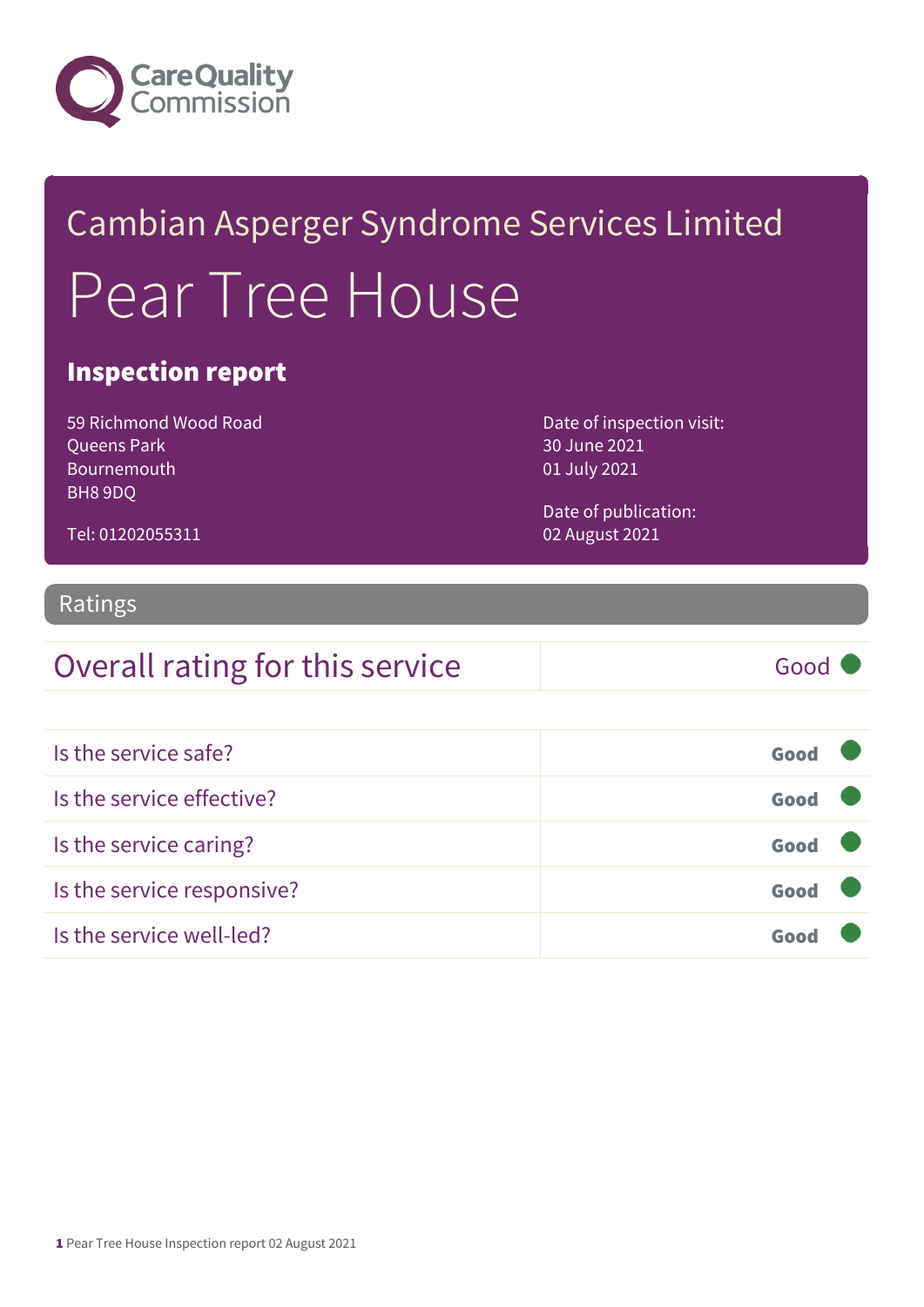### Summary of findings

#### Overall summary

#### About the service

Pear Tree House is a care home that provides accommodation and personal care for up to five people diagnosed with autistic spectrum disorders and learning disabilities. At the time of this inspection there were four people living at the home.

The service is situated in the Queens Park area of Bournemouth. The premises comprise of a three story house with five bedrooms all with en suite facilities and communal living areas. These include a kitchen/ diner and separate lounge. The garden provides areas for both recreation and seating for people to use as they wish.

#### People's experience of using the service and what we found

We expect health and social care providers to guarantee people with autism and learning disabilities the choices, dignity, independence and good access to local communities that most people take for granted. Right Support, right care, right culture is the statutory guidance which supports CQC to make assessments and judgements about services providing support to people with a learning disability and/or autistic people.

This service was able to demonstrate how they were meeting the underpinning principles of Right support, right care, right culture.

#### Right support:

The model of care and setting maximised people's choice, control and independence. People were supported to make choices about their daily lives and participate in activities they enjoyed. Staff knew people well and supported and encouraged people to live their best lives. Staff understood the importance of social inclusion and supported people to maintain and develop relationships and engage in the wider local community.

#### Right care:

Care was person-centred and promoted people's dignity, privacy and human rights. Positive behaviour support plans provided clear guidance for staff which ensured people received consistent, person centred care. Staff were knowledgeable regarding how people preferred to be supported and understood people's individual behaviours and which events may trigger anxiety. People were supported and enabled to have maximum choice and control of their lives and staff supported them in the least restrictive way possible and in their best interests; the policies and systems in the service supported this practice.

#### Right culture:

The ethos, values, attitudes and behaviours of management and care staff ensured people using the service led confident, inclusive and empowered lives. Staff created a friendly, homely environment where people were supported to achieve their short and long term goals.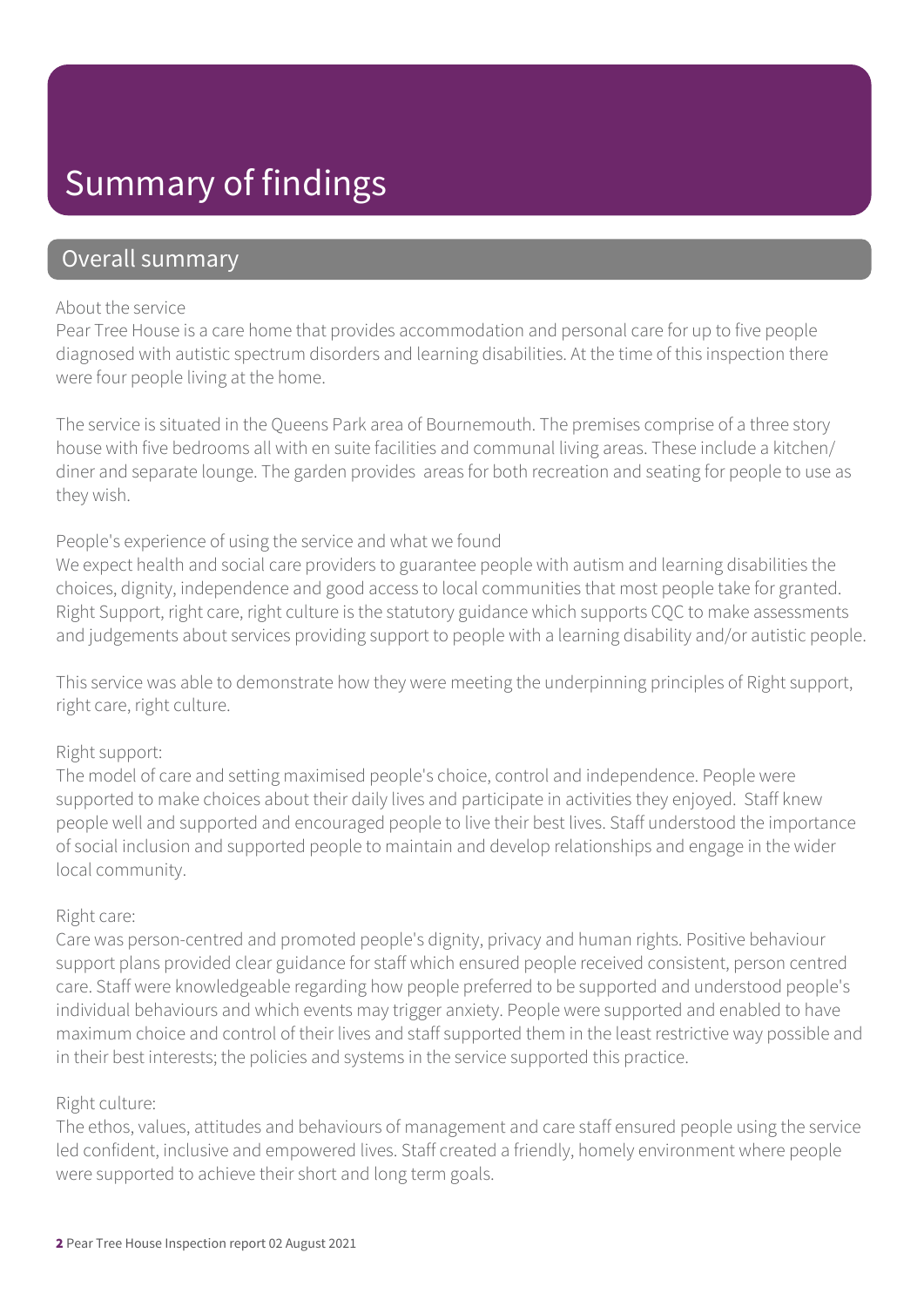People told us they felt safe and enjoyed living at Pear Tree House. People were relaxed and happy with staff who knew them well and supported them in ways they preferred. People were treated with dignity and respect that valued them individually. Relatives and health and social care professionals all spoke highly of the management and staff team and commented they were very happy with the service and level of care people received.

The was a robust risk assessment system in place. Risks to people's health, safety and well-being were regularly assessed, reviewed and updated. Where appropriate people and their families were fully included and involved in their care and support. People's and relative's views and opinions were listened to and acted upon.

Staff understood how to identify and report abuse and were well supported in their roles. Staff received regular team meetings, supervision and annual appraisals and completed a variety of training courses to enable them to carry out their roles competently.

Staff were recruited safely. There were enough appropriately trained and experienced staff to support people in ways that suited them.

Medicines were managed, stored and administered safely. People were supported to take their medicines safely by staff who had received the appropriate levels of training and had their competency regularly checked.

Cleaning and infection control procedures followed the relevant COVID-19 guidance to help protect people, visitors and staff from the risk of infection. Government guidance regarding COVID-19 testing for people, staff and visitors was being followed.

People received healthy, nutritious meals which they enjoyed planning and cooking for themselves and others.

The service worked collaboratively with health care professionals to ensure people received the best care and support at all times. Staff were responsive to people's changing support needs and adapted care and support according to their health needs.

The service was well-led by a registered manager who was approachable and respected by the people, relatives, health care professionals and staff. We received extremely positive feedback regarding the registered manager and their open, supportive and proactive approach to ensuring each person was supported to live their best, independent lives.

There were robust quality assurance systems in place to drive improvement and ensure the home offered a safe, effective, caring and responsive service.

For more details, please see the full report which is on the CQC website at www.cqc.org.uk

Rating at last inspection This service was registered with us on 8/8/2019 and this is the first inspection.

Why we inspected This was a planned inspection.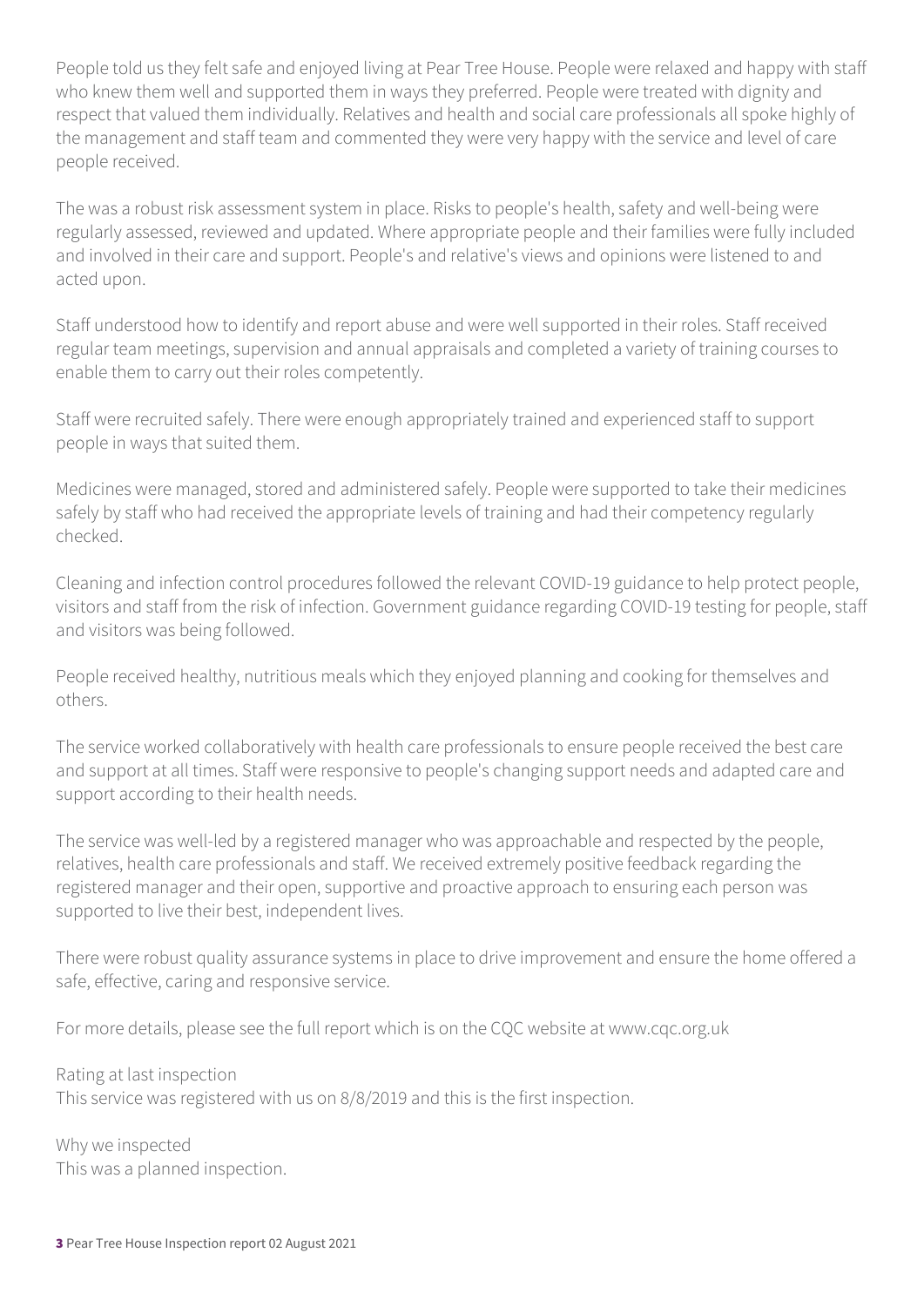We looked at infection prevention and control measures under the Safe key question. We look at this in all care home inspections even if no concerns or risks have been identified. This is to provide assurance that the service can respond to COVID-19 and other infection outbreaks effectively.

#### Follow up

We will continue to monitor information we receive about the service until we return to visit as per our reinspection programme. If we receive any concerning information we may inspect sooner.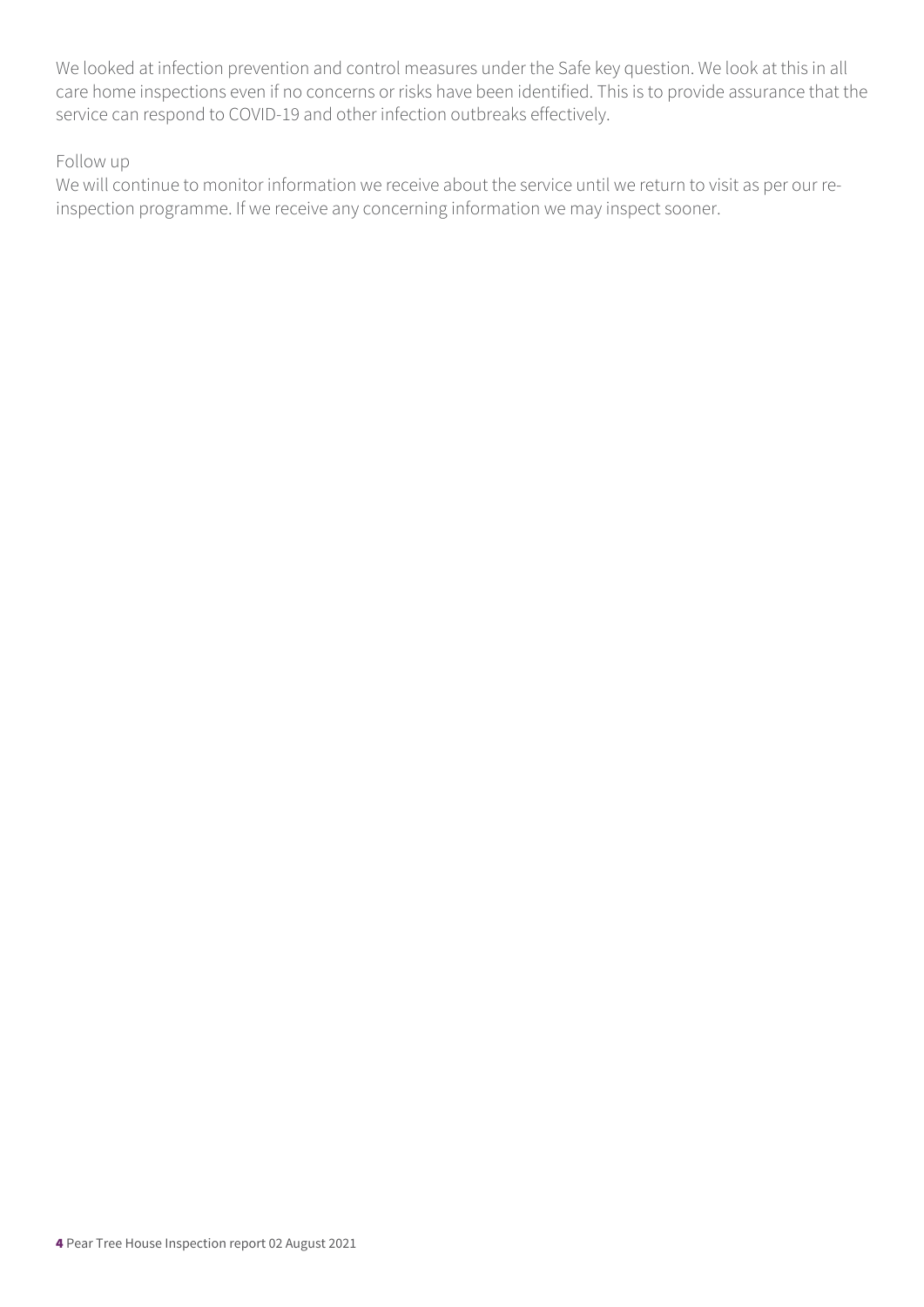### The five questions we ask about services and what we found

We always ask the following five questions of services.

| Is the service safe?                          | Good |
|-----------------------------------------------|------|
| The service was safe.                         |      |
| Details are in our safe findings below.       |      |
| Is the service effective?                     | Good |
| The service was effective.                    |      |
| Details are in our effective findings below.  |      |
| Is the service caring?                        | Good |
| The service was caring.                       |      |
| Details are in our caring findings below.     |      |
| Is the service responsive?                    | Good |
| The service was responsive.                   |      |
| Details are in our responsive findings below. |      |
| Is the service well-led?                      | Good |
| The service was well-led.                     |      |
| Details are in our well-led findings below.   |      |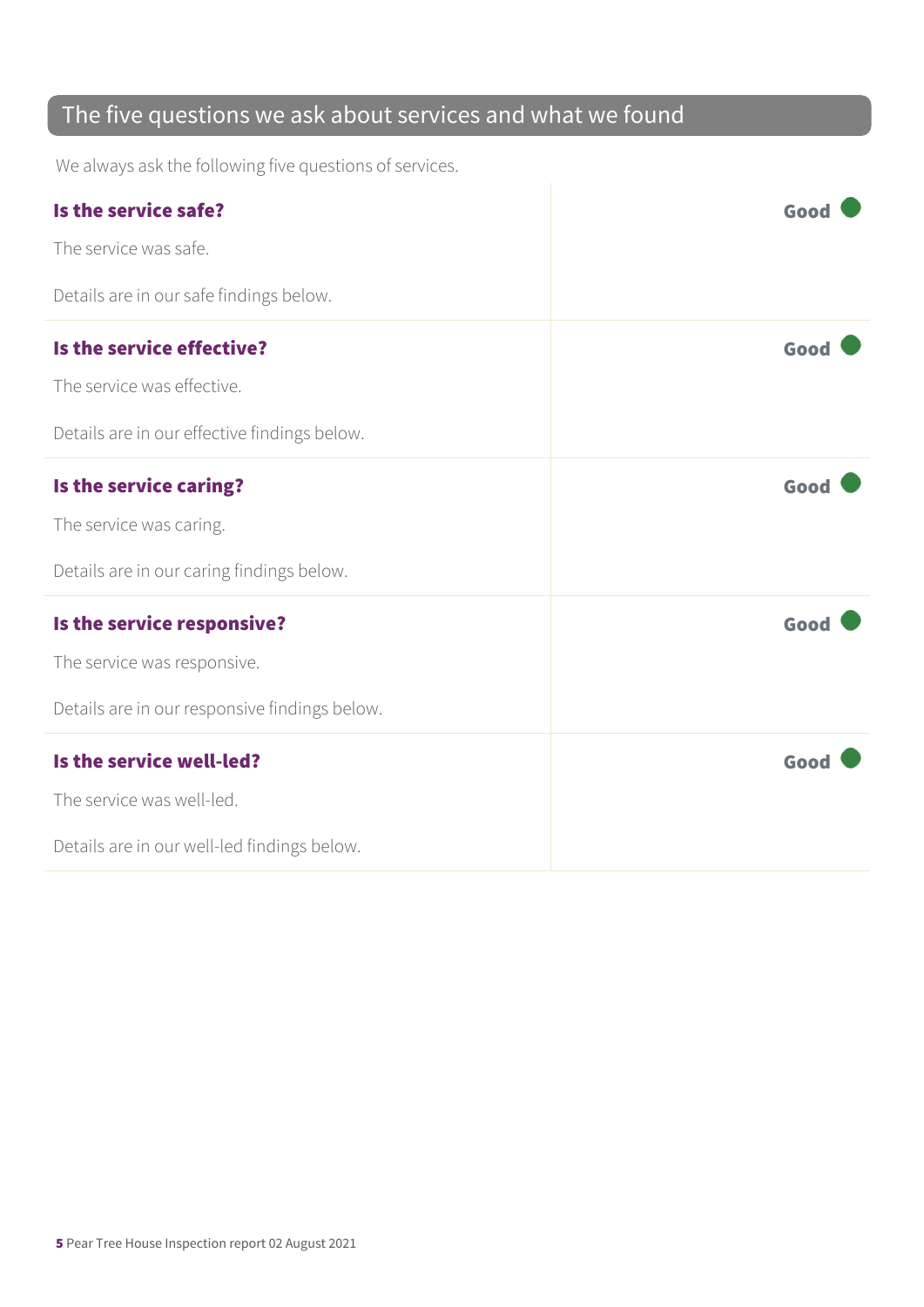

# Pear Tree House

### Detailed findings

### Background to this inspection

#### The inspection

We carried out this inspection under Section 60 of the Health and Social Care Act 2008 (the Act) as part of our regulatory functions. This inspection was planned to check whether the provider was meeting the legal requirements and regulations associated with the Act, to look at the overall quality of the service, and to provide a rating for the service under the Care Act 2014.

As part of our inspection we looked at the infection control and prevention measures in place. This was conducted so we can understand the preparedness of the service in preventing or managing an infection outbreak, and to identify good practice we can share with other services.

Inspection team The inspection team consisted of two inspectors.

#### Service and service type

Pear Tree House is a care home. People in care homes receive accommodation and personal care as a single package under one contractual agreement. The Care Quality Commission (CQC) regulates both the premises and the care provided, and both were looked at during this inspection. This service did not provide nursing care.

The service had a manager registered with the Care Quality Commission. This means that they and the provider are legally responsible for how the service is run and for the quality and safety of the care provided.

#### Notice of inspection

We gave the service 24 hours' notice of the inspection. This was because the service was small, and people are often out, and we wanted to be sure there would be people at home to speak with us.

#### What we did before the inspection

We reviewed information we had received about the service since our last inspection. We sought feedback from the local authority and health care professionals who work with the service. We used the information the provider sent us in the provider information return. This is information providers are required to send us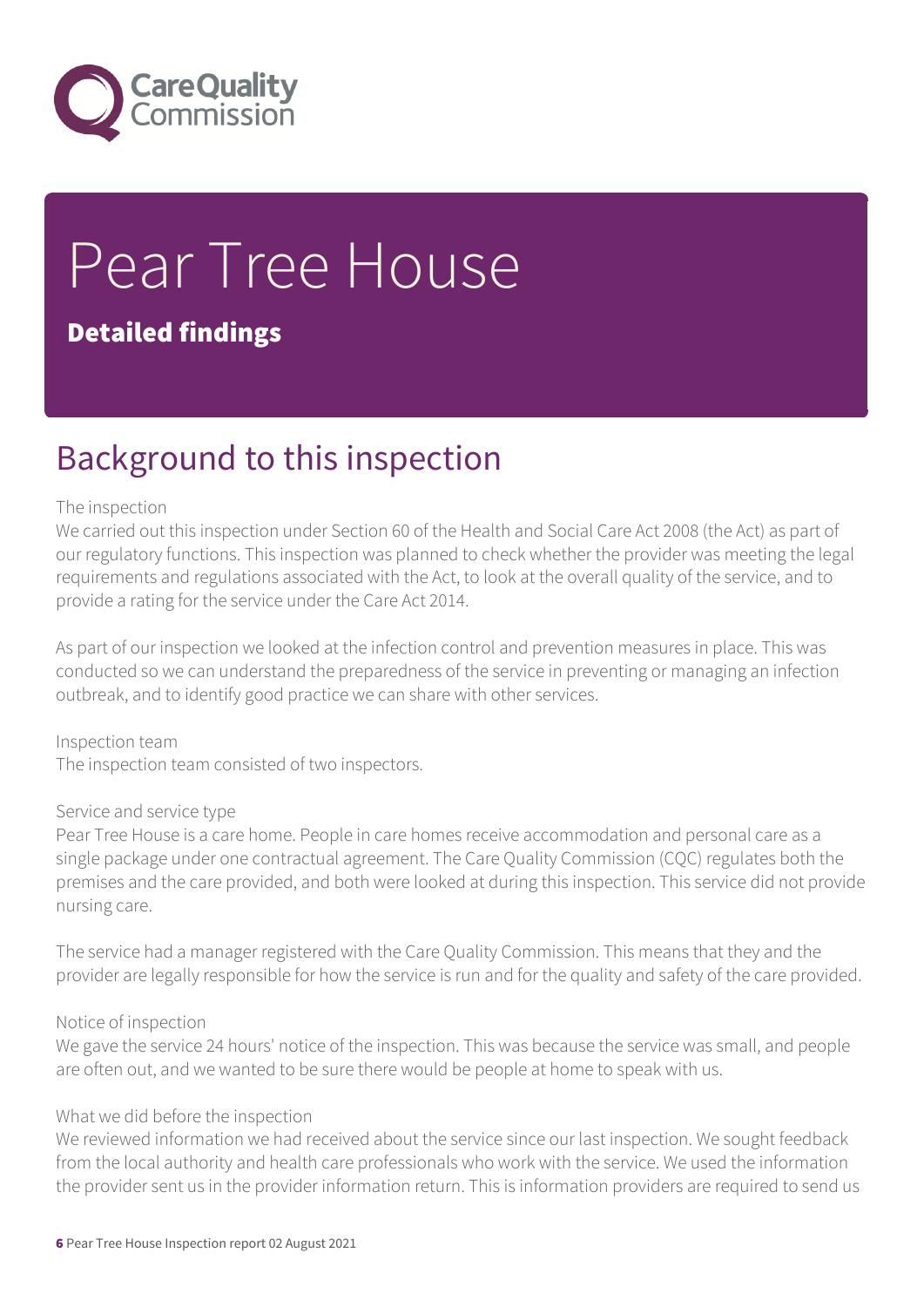with key information about their service, what they do well, and improvements they plan to make. This information helps support our inspections. We used all this information to plan our inspections.

#### During the inspection

We met with two of the people living at the service and spent some time with them. We observed and listened to how staff interacted with people. During the visit we spoke with the registered manager, the deputy manager, the head of care, and five support workers.

We observed how people were supported and, to establish the quality of care people received we looked at records related to people's care and support. This included two people's care plans, care delivery records and all four people's Medicine Administration Records (MAR). We also looked at records relating to the management of the service including staffing rota's, recruitment, supervision and training records, premises maintenance records, quality assurance records, and a range of the providers policies and procedures.

#### After the inspection

We continued to seek clarification from the provider to validate evidence found. We reviewed the additional documentation we had requested from the registered manager. We requested written feedback from seven health care professionals who worked with the service and spoke with five relatives.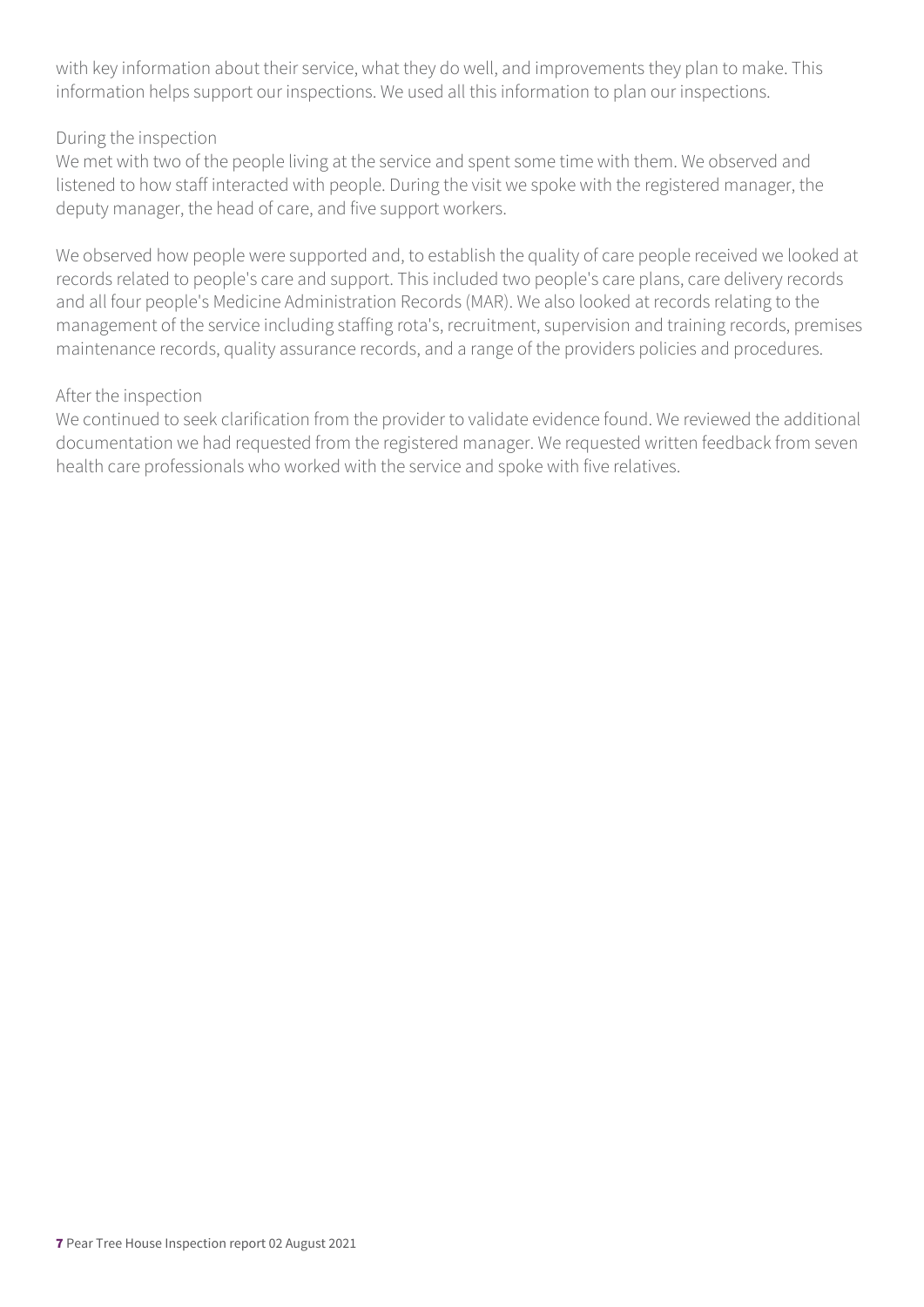### Is the service safe?

### Our findings

Safe- this means we looked for evidence that people were protected from abuse and avoidable harm.

This is the first inspection for this newly registered service. This key question has been rated good. This meant people were safe and protected from avoidable harm.

Systems and processes to safeguard people from the risk of abuse

- Staff understood how to recognise the different types of abuse and spoke knowledgably about reporting concerns.
- One person said, "I feel safe living here." A relative told us, "[Person] feels safe and secure. It's a lovely environment all new and kept as a proper home, with nice homely touches which is important." Another relative said, "Yes of course he is very safe. I'm really, really pleased."
- There was a safeguarding and whistleblowing policy in place which gave staff clear guidance to follow in the event they needed to refer any concerns to the local authority.

#### Assessing risk, safety monitoring and management

- Risks to people and the service were managed so that people were protected and their wishes supported and respected.
- Personalised risk assessments were in place. These considered risks relating to the environment as well as any risks to the person. People were supported to take positive risks and were involved and included in their risk assessments. This ensured a reduced risk of harm with the least possible restriction to people's freedom, and independence.
- People had positive behaviour support plans. These were up to date and in line with best practice. They gave clear guidance for staff on what may trigger anxiety or incidents for each person and how to safely deescalate a situation. Staff knew people very well and demonstrated extensive knowledge of what could cause people anxiety or distress. Staff understood what could trigger behaviours and how to support people to avoid these triggers.
- Staff were given the opportunity to take part in supportive de-brief sessions following specific incidents where people and/or staff had become anxious and upset.
- There were systems in place to ensure the premises were maintained safely. Emergency plans were in place highlighting the support people would need to evacuate the premises in an emergency situation, such as a fire.
- Up to date service and maintenance certificates relating to electric, gas, fire and water systems were available. Legionella testing had been completed which showed the premises were free from legionella. Legionella are water borne bacteria that can be harmful to people's health.

#### Staffing and recruitment

- There were robust recruitment practices in place and the relevant checks had been completed on all staff before they commenced their employment at Pear Tree House.
- There were enough appropriately trained staff employed to support people. A member of staff told us,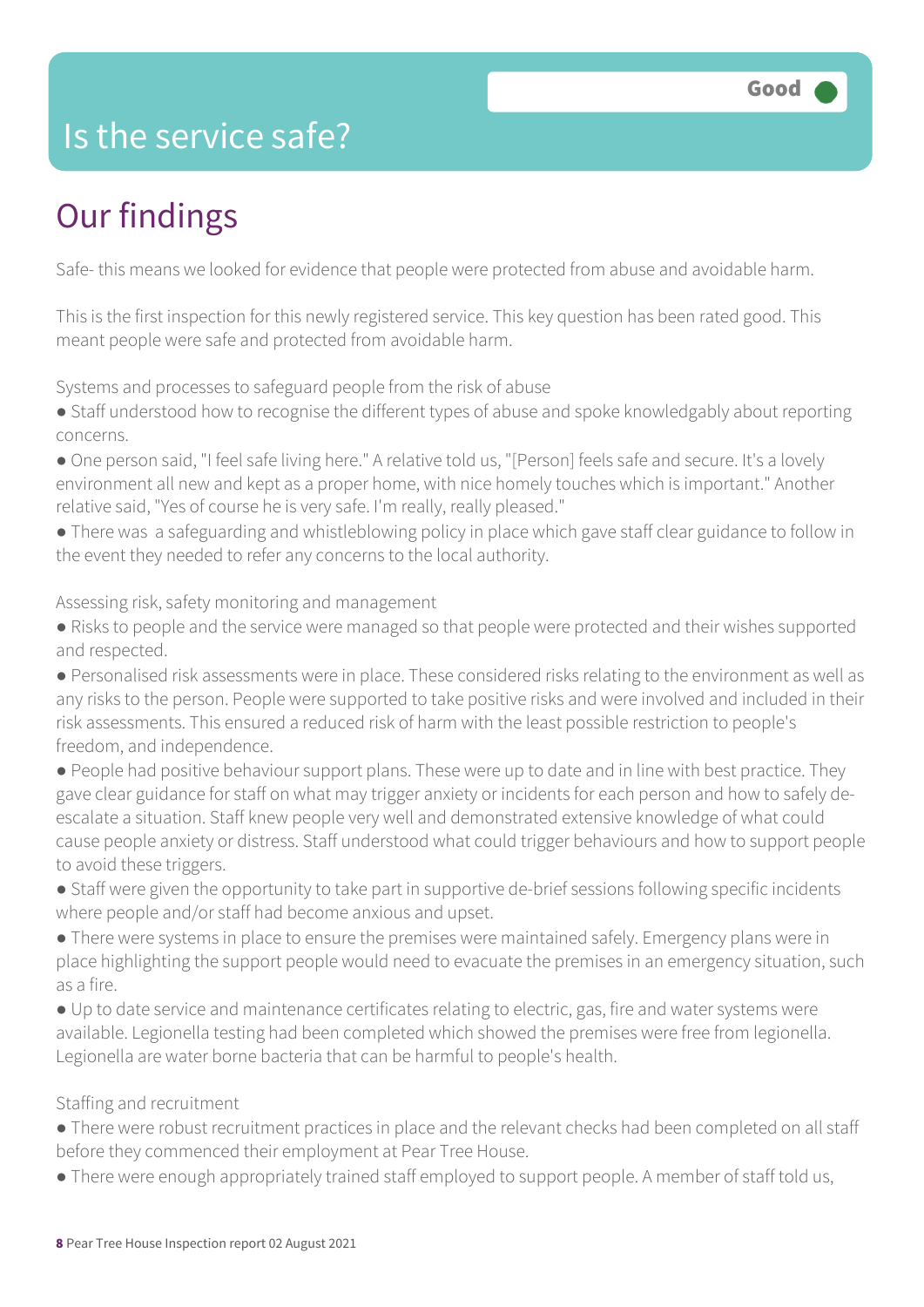"Staffing levels are great, there are enough staff to care safely for everyone. We use the same bank member of staff for consistency and we have enough time to support people safely."

● People were given the opportunity to take part in the recruitment process by putting forward questions for prospective care staff. People were able to meet future staff and their views were taken into account before staff were employed by the service.

● Staff rotas correctly reflected the levels of staff on duty during our inspection visit. Annual leave or staff sickness was covered by existing staff or the providers bank staff. The same member of bank staff would provide cover to ensure consistency of care for people living at the home.

#### Using medicines safely

● Medicines were safely managed, stored, administered and disposed of safely. People received their medicines when they needed them. Records showed stock levels of medicines were correct and regular medicine audits were completed.

● The service had recently started using an electronic medicine management system, which some staff had initially found challenging. To support the staff with the transition to this system the registered manager had written a detailed, guidance booklet that provided clear, accurate guidance for them. Staff had found this to be extremely helpful. A member of staff told us, "The system is the best. It cuts down on meds errors. If an error happens, it is spot on, the computer flags it all up, so I really like it."

- Some people had been supported to move to administering their own medicines. This ensured and maintained their independence in preparation for living a more independent lifestyle.
- There were clear protocols for administering PRN (as required) medicine and staff spoke knowledgably about administering PRN medicine.
- Staff who administered medicines had received up to date medicine training and had their competency checked.

#### Preventing and controlling infection

- We were assured that the provider was preventing visitors from catching and spreading infections.
- We were assured that the provider was meeting shielding and social distancing rules.
- We were assured that the provider was admitting people safely to the service.
- We were assured that the provider was using PPE effectively and safely.
- We were assured that the provider was accessing testing for people using the service and staff.
- We were assured that the provider was promoting safety through the layout and hygiene practices of the premises.

● We were assured that the provider was making sure infection outbreaks can be effectively prevented or managed.

- We were assured that the provider's infection prevention and control policy was up to date.
- We were assured the provider was facilitating visits for people living in the home in accordance with the current guidance.

#### Learning lessons when things go wrong

● Accidents and incidents were recorded, reviewed and analysed to ensure any trends or patterns could be highlighted.

● Incidents and accidents were discussed at staff team meetings and at daily handovers to ensure that learning from incidents could be undertaken. Any patterns of behaviour were closely monitored to form part of people's positive behaviour support plans. Appropriate action was taken to ensure lessons were learned and shared.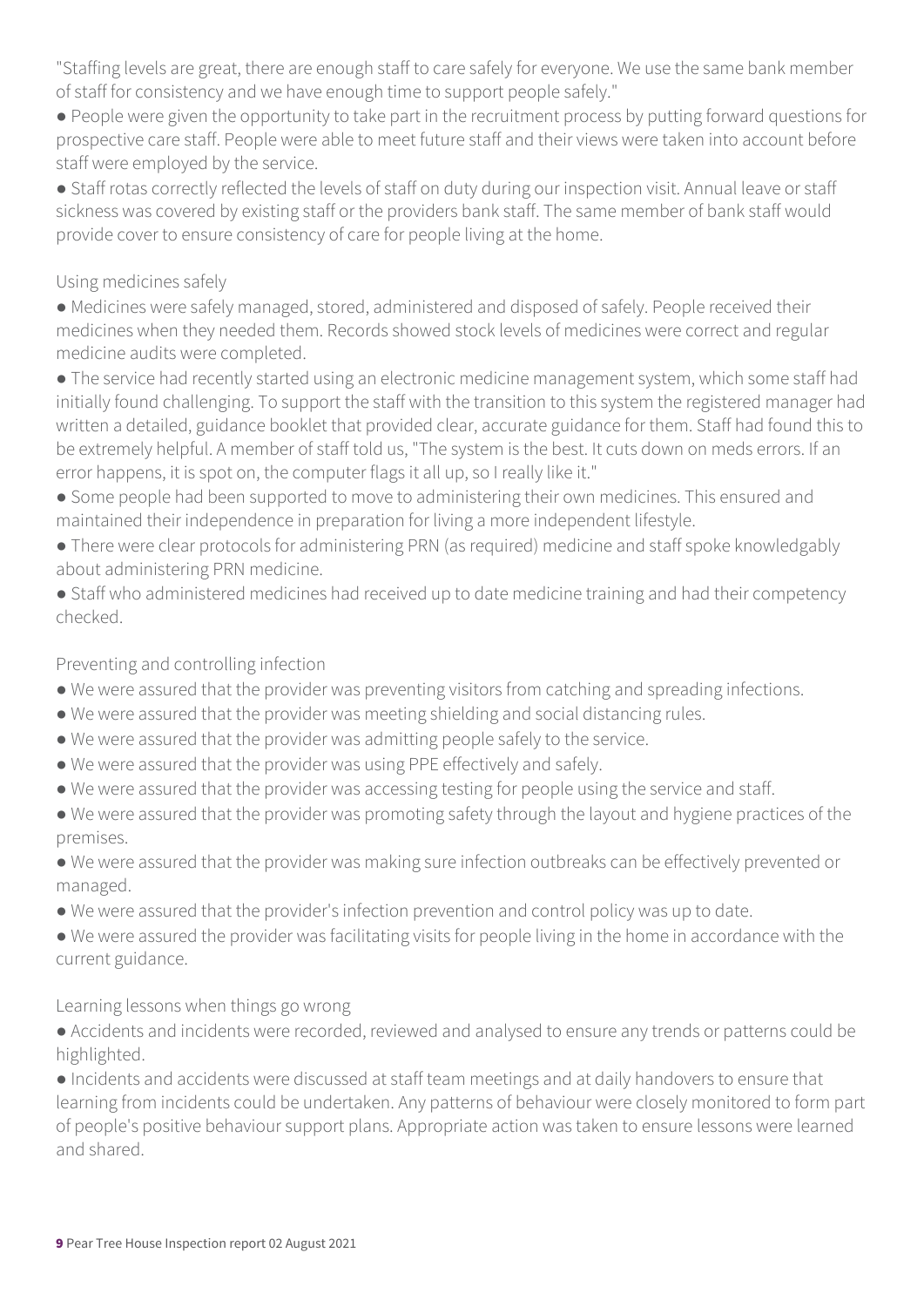### Is the service effective?

### Our findings

Effective- this means we looked for evidence that people's care, treatment and support achieved good outcomes and promoted a good quality of life, based on best available evidence.

This is the first inspection for this newly registered service. This key question has been rated good. This meant people's outcomes were consistently good, and people's feedback confirmed this.

Assessing people's needs and choices; delivering care in line with standards, guidance and the law

- The service worked consistently with people to improve their independence, well-being and health. A relative told us, "It's absolutely fantastic… We were always told how crucial a placement would be, but I couldn't imagine quite how astonishing and such a huge, huge impact Pear Tree has had with [person]. They are so supportive of us as well... [person] has absolutely flourished in the last year."
- The provider worked closely with relatives and health professionals to make sure people's physical, emotional and social needs were fully assessed before they began to use the service. One health professional commented, "Paperwork and systems are efficient and well run. Spending time with the young people is the top priority and they have found ways of working more effectively to allow this."
- The service used a Department of Health recognised approach called Positive Behaviour Support (PBS). PBS is an assessment to understand the behaviour of an individual to help understand and support people with behaviour that might challenge. PBS plans used known information about each person, their views and the views of their family and staff to fully understand the reason and triggers for their behaviour.
- Assessments were unique to each person and contained information and guidance for staff to follow to ensure people were effectively supported in ways they preferred. Staff worked consistently with people to encourage and support their independence.
- People, their relatives and health and social care professionals were involved in ensuring the 'transition period' from one service to Pear Tree House was as effective, smooth and planned in a way to ensure people's needs were understood and met. A relative told us, "They are all so supportive. It all started well before [person] moved into Pear Tree. There was a fantastic transition and they understood it needed to be right from the start."
- People were supported to be themselves and given access to information and support to live their lives as they chose. This included them being provided with support to consider all aspects of their gender, sexual orientation and disability.

Staff support: induction, training, skills and experience

- All staff spoke positively regarding the induction process they had received. The induction process consisted of both electronic online courses and practical face to face sessions delivered by the providers own training team. Staff spent time shadowing more experienced staff, so they got to know the people before caring and supporting them independently. A member of staff told us, "The training covered all that I needed, it also covered bereavement. The induction training was supportive, we complete shadow shifts, so we get to know the people first and are not thrown in at the deep end. If you have a developing need for specific training, they will support you to do this."
- People were supported by a consistent staff team, who knew them well. The service recognised people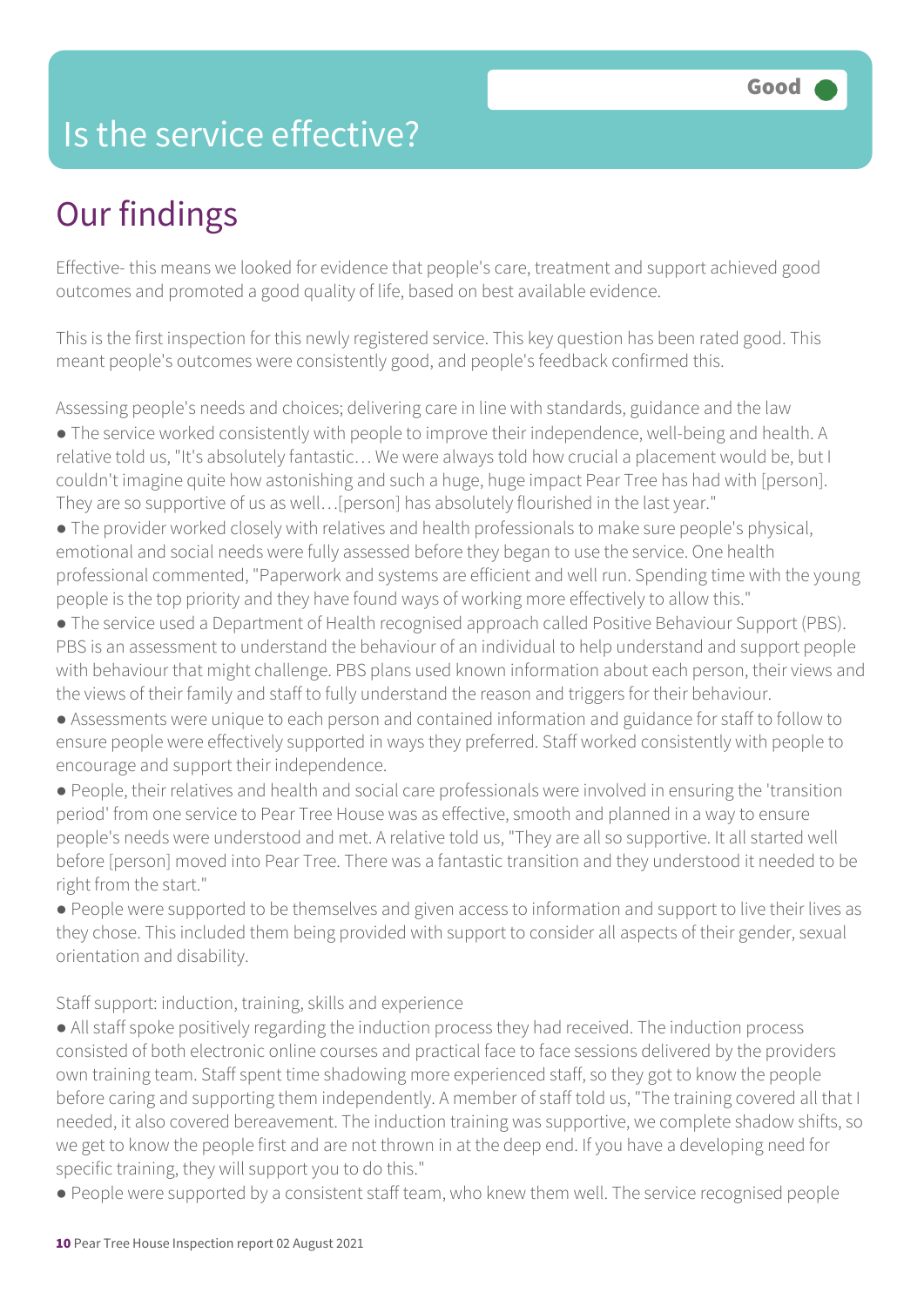benefitted from being supported by a small team of staff who knew how people preferred to be supported.

- People were well supported by appropriately trained staff. Staff told us they found the training provided useful and well delivered. One member of staff commented, "We have our own trainers and all training is done at our college. We have an external company do our First Aid training; all the training is good, it all makes sense."
- There was a process in place to monitor and review training to ensure staff received their required training and were kept up to date with best practice.
- Staff received regular supervision meetings which were helpful and supportive. The sessions were used to develop and motivate staff, reviewing their practice and checking if staff wanted to progress further or develop specific skills or training related to their interests. A member of staff told us, "I have regular supervisions. They are supportive and any problems I will go straight to management, at any time. We don't have to wait for a supervision for support. Nothing is too much trouble. I've never had such a good manager, they have really helped me so much, very supportive, they are remarkable."

Supporting people to eat and drink enough to maintain a balanced diet

- People were supported to maintain and improve their independence by planning, preparing and cooking meals for themselves and others living at Pear Tree House. There was a rota to show what meals would be prepared by each person on a given day. One person told us, "I like pasta and take-aways. I'm not sure what my favourite is, as there are lots."
- People received home cooked, healthy, nutritious meals. People's dietary needs were recorded in their support plans and people were supported to ensure they received good nutrition and hydration. People were encouraged to make their own healthy eating choices. This helped to maintain and improve their health and sense of well-being.
- A relative told us, "We've had discussions about meals. If [person] doesn't like something they tend to eat the same thing quite a lot, but then again, they are an adult, it's their choice. They cook a few days a week which is really good."
- Staff understood people's dietary needs and ensured these were met. Where nutritional needs had been assessed, clear guidelines were in place for staff to follow.

Adapting service, design, decoration to meet people's needs

- The environment reflected the homely, friendly atmosphere of the service. People had their own bedrooms with en-suite bathrooms. Bedrooms were highly personalised and decorated to people's individual taste. Shared communal areas were bright and comfortable which helped provide a warm, cosy atmosphere.
- The registered manager told us about 'Project Home'. This was a scheme they were piloting to ensure Pear Tree House was as homely and comfortable for people as possible, removing any visible signs of a standard care home. This meant people could live in an environment that was truly homely without the need for posters, signs and guidance documents on display. The process covered many stages including; the language staff used when at Pear Tree House, the overall environment, recruitment of staff, Pear Tree House values and aiming to go to a paperless system to reduce the amount of paper and clutter in the home. The goal of project home was to deinstitutionalise the environment, if successful the provider planned on rolling project home out to their other homes, where appropriate.
- A health and social care professional commented, "The manager is driven by a desire to make the service as homely as possible and strives to make the environment as much like a normal home as possible. She appears to be leading the organisation in this respect and is developing and sharing some excellent best practice ideas."

Supporting people to live healthier lives, access healthcare services and support; Staff working with other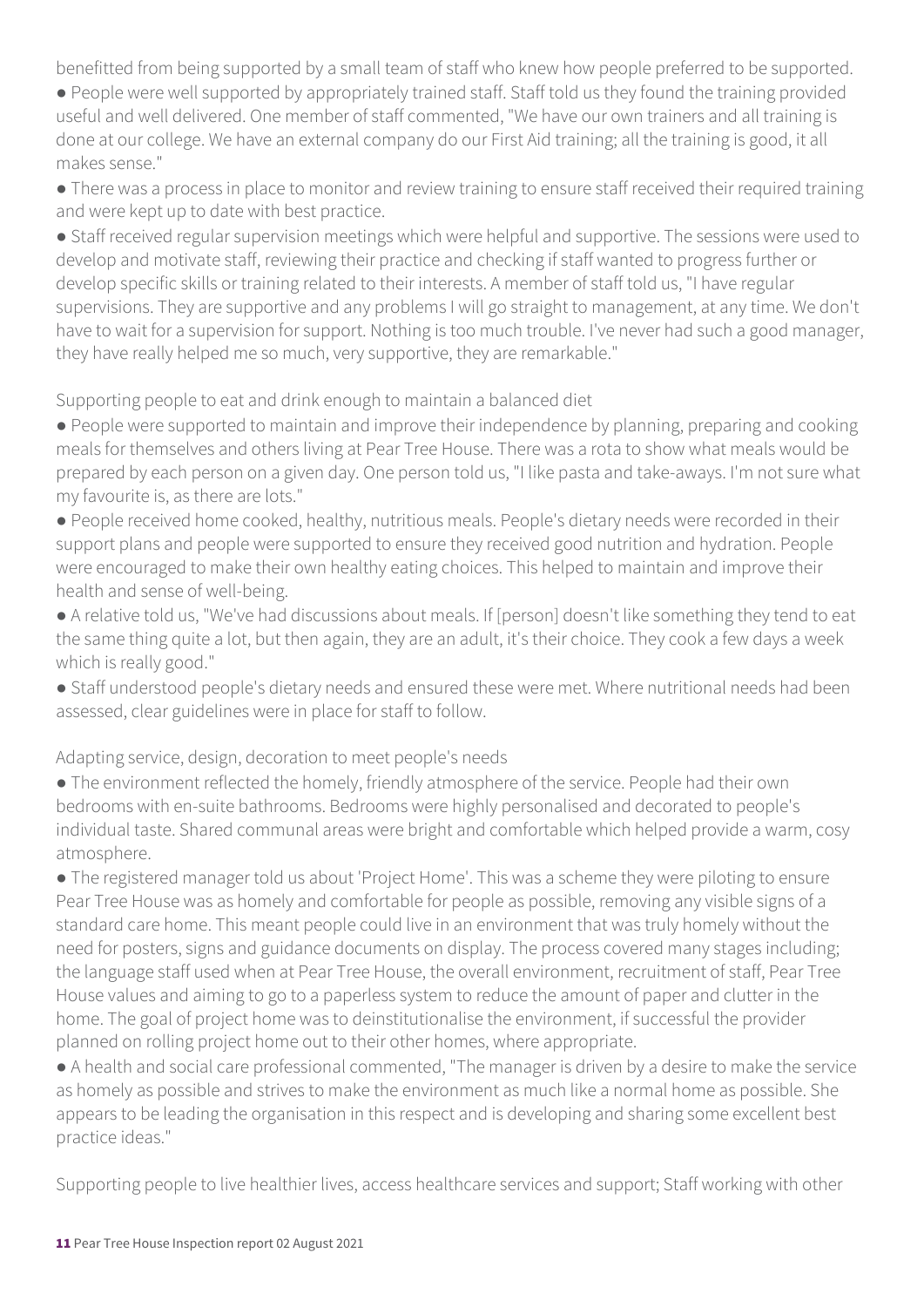agencies to provide consistent, effective, timely care

- The service worked collaboratively with external healthcare professionals and specialists. A range of professionals were involved in assessing, planning, implementing and evaluating people's care and treatment to ensure people got the right healthcare. Records reflected this was the case for ongoing health issues and emerging issues.
- People had monthly observations and health checks which included; weight, blood pressure, pulse and temperature. The registered manager told us this information had been really useful for GP's and health care professionals if people experienced changes in their health needs.
- A health and social care professional told us, "I really enjoy visiting Pear Tree House and am confident about the high standard of care evident in the home."
- People received the support they needed to manage their health, including any assistance they needed to arrange and attend appointments with health professionals.
- People received an annual health check as per best practice for people with a learning disability.
- People had 'Pictorial Hospital Passports'. These gave important information about each person, their likes, dislikes and things that were important to them. This information would need to be known if the person transferred to another service such as a hospital.

Ensuring consent to care and treatment in line with law and guidance

The Mental Capacity Act 2005 (MCA) provides a legal framework for making particular decisions on behalf of people who may lack the mental capacity to do so for themselves. The Act requires that, as far as possible, people make their own decisions and are helped to do so when needed. When they lack mental capacity to take particular decisions, any made on their behalf must be in their best interests and as least restrictive as possible.

People can only be deprived of their liberty to receive care and treatment when this is in their best interests and legally authorised under the MCA. In care homes, and some hospitals, this is usually through MCA application procedures called the Deprivation of Liberty Safeguards (DoLS). We checked whether the service was working within the principles of the MCA.

- Staff had received training in The Mental Capacity Act 2005 and spoke knowledgably regarding how it applied to the people they supported at the service.
- Staff worked within the principles of the MCA and sought people's consent before providing them with assistance and support. Care and support records contained details of people's consent for a range of areas which included, personal belongings, medication, house keys, room access, daily observations and money.
- Staff worked closely with people, their families and advocates to support people to understand the COVID-19 pandemic and to obtain their consent for people to receive the COVID-19 vaccine.
- The service fully involved people, relatives and relevant health and social care professionals in decisions involving people health, care and support needs.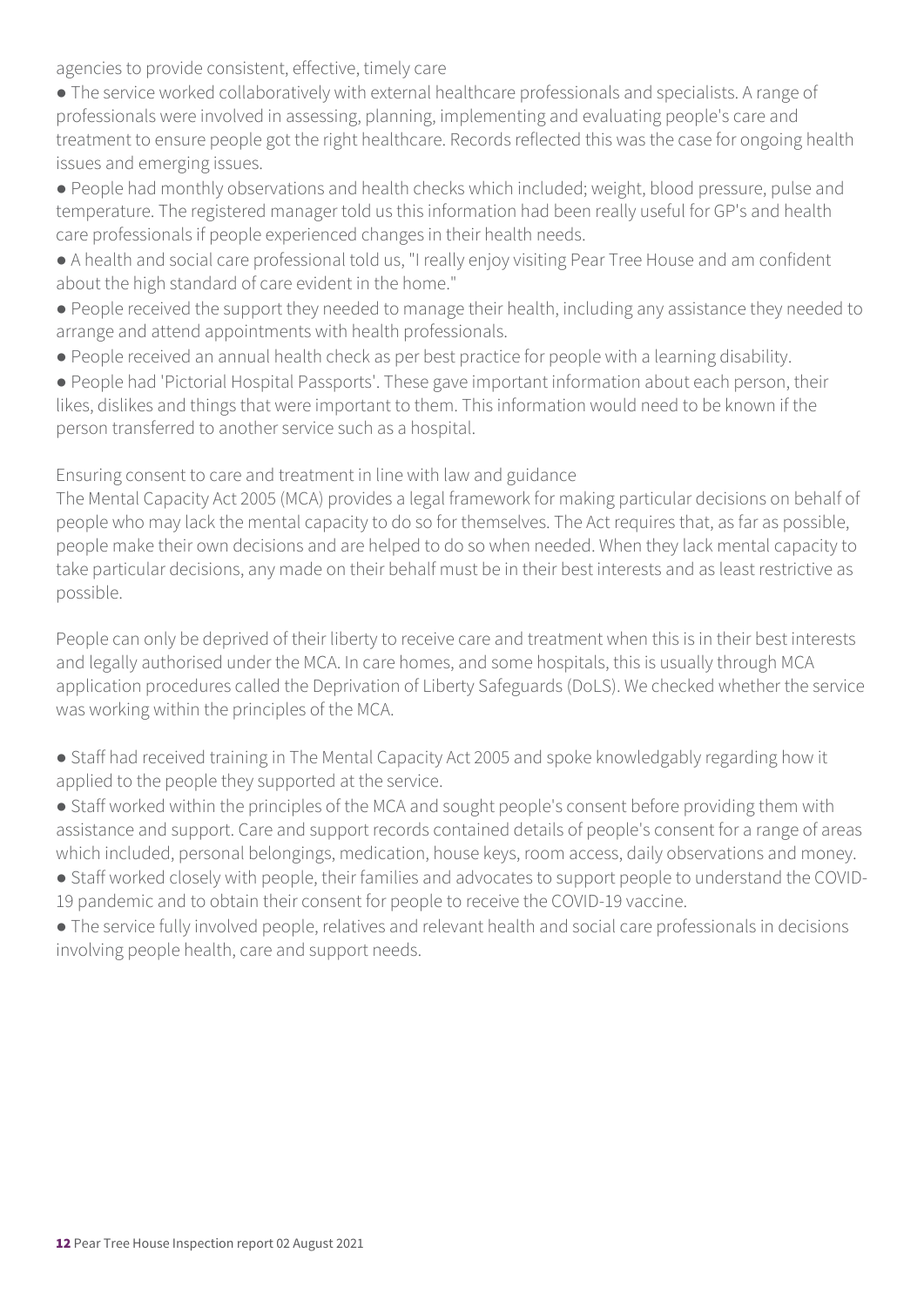### Is the service caring?

### Our findings

Caring - this means we looked for evidence that the service involved people and treated them with compassion, kindness, dignity and respect.

This is the first inspection for this newly registered service. This key question has been rated good. This meant people were supported and treated with dignity and respect; and involved partners in their care.

Ensuring people are well treated and supported; respecting equality and diversity

- There was a friendly, relaxed atmosphere at Pear Tree House. People were treated with respect, kindness and compassion and had built trusting, caring relationships with staff. People told us they liked the staff who supported them.
- People approached staff confidently for support and enjoyed spending time with staff, chatting and laughing with them. Relatives spoke very positively about the staff team, comments included, "The staff have been really good at managing and providing emotional support…they deal with it all very well" and " Everyone is very supportive of each other and that is down to the staff. They are supportive and caring… there is space at Pear Tree House for everyone to be their own person which is very important."
- Staff spoke passionately about the people they supported at Pear Tree House. They spoke knowledgably about each person, explaining people's likes, dislikes and what was important to them so they could provide the very best support for people. Staff told us, "I love it here…I'm really proud of Pear Tree and we are very successful at what we do", "It's a lovely place to work, I love my job. I really enjoy making a difference for people. It's so much more than a job, supporting them to achieve their potential and gaining their trust, it's really rewarding."
- The service took a person-centred approach to care and support. Staff were respectful about the people they supported and had completed training on equality and diversity. People's care plans and support records set out aspects of their characteristics, beliefs and preferences to ensure their equality and diversity were respected.

Supporting people to express their views and be involved in making decisions about their care

- People were supported and encouraged to express their views about how they received their care. They were involved in day to day decisions and had control over their daily routines. A health and social care professional said, "The staff all genuinely care about the young people, offering emotional support and encouragement in a safe environment."
- Staff listened to people's worries, concerns and views and ensured their decisions and choices were respected. People were empowered to make decisions, staff understood this was very important to people. A relative told us, "They let me know if any problems. We are all working together to consciously treat him independently, as he has got older. They are getting the balance of this well." Another relative said, "They recognise what is important to him and involve him in decisions, which is so important."
- Care and support plans included background information about people's personal history and their known routines, activities and hobbies. This meant staff were able to support people in ways they preferred.
- Support plans considered people's disabilities, age, gender, relationships, religion and cultural needs.
- There were fortnightly house meetings where people were given the opportunity to share information that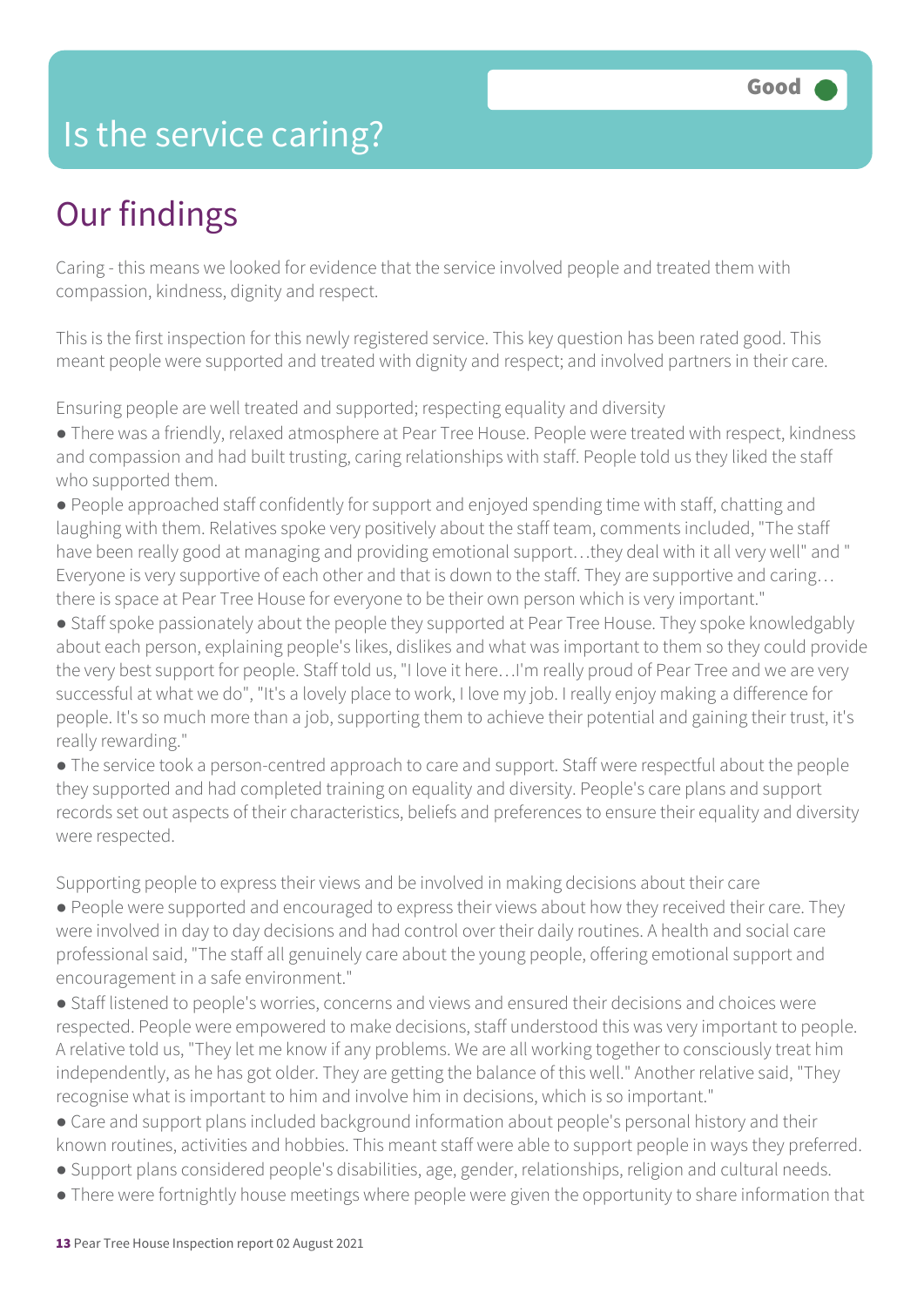was important to them and put forward their views, preferences and ideas.

Respecting and promoting people's privacy, dignity and independence

• Staff understood the importance in respecting people's rights to privacy and dignity and this was supported throughout people's care and support records. Staff promoted person-centred values and ensured dignity was a key theme throughout the service.

● Staff were skilled at recognising when someone was feeling anxious or becoming agitated. They correctly followed specific therapeutic interventions, as covered in people's care and support plans, to help the person feel calm and relaxed again.

● Staff actively promoted people's independence and people were encouraged to set themselves achievable, realistic goals to work towards.

● People held their own key fobs for their bedrooms which promoted their independence and privacy. Staff respected people's bedrooms as their private space, seeking permission before entering.

● Staff spoke knowledgeably about respecting people's dignity and privacy. Personal information was kept secure and staff understood the importance of maintaining secure documents and care records to ensure people's confidentiality was maintained.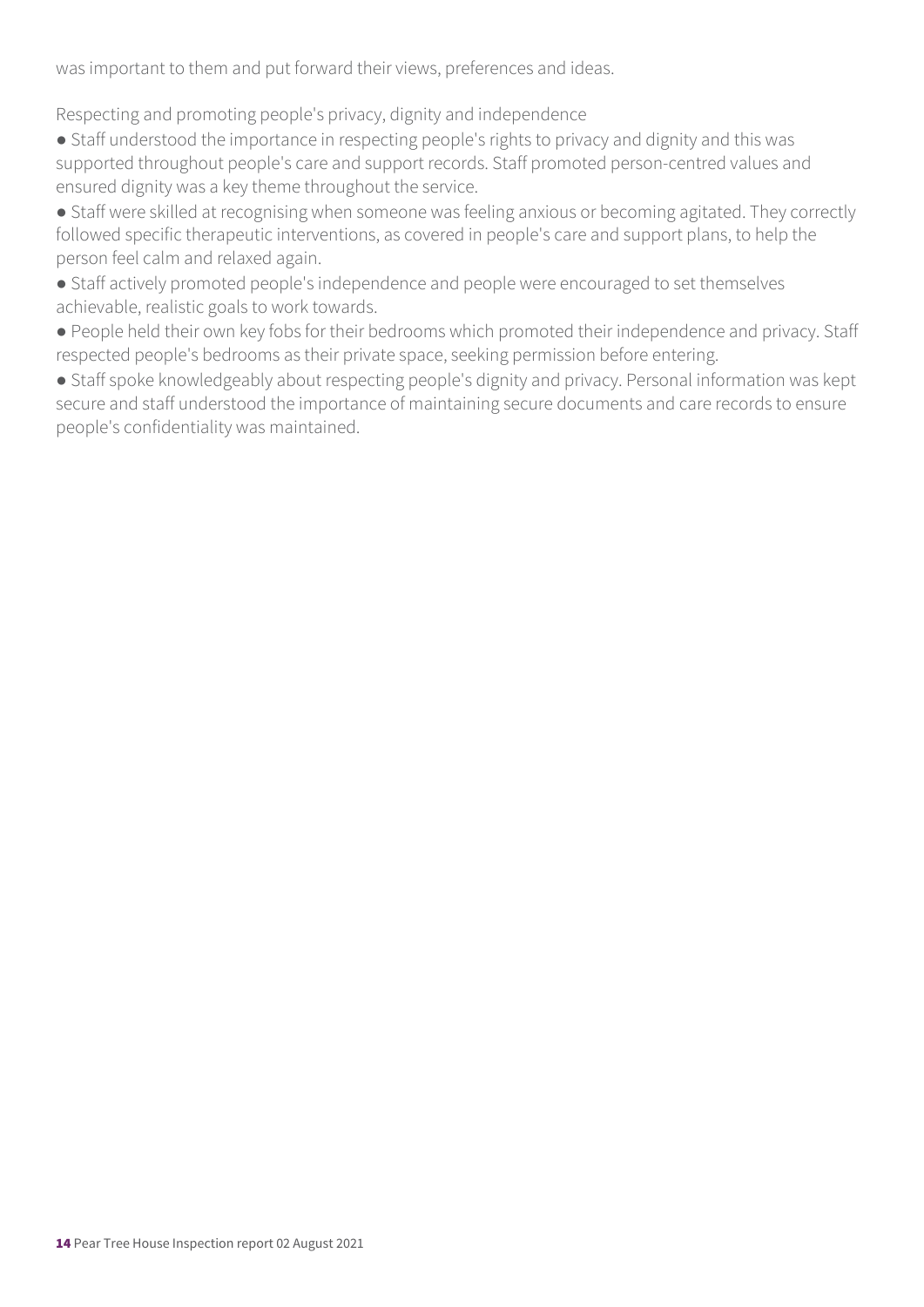### Is the service responsive?

### Our findings

Responsive – this means we looked for evidence that the service met people's needs.

This is the first inspection for this newly registered service. This key question has been rated good. This meant people's needs were met through good organisation and delivery.

Planning personalised care to ensure people have choice and control and to meet their needs and preferences

- The service and staff demonstrated an individual, person-centred approach which was reflected in people's care and support plans. Throughout the inspection we observed staff had an excellent understanding of people's needs and provided care and support accordingly.
- A health and social care professional told us, "Issues and concerns are managed efficiently. Recommendations are always responded to promptly and communication is good."
- Through the ongoing use and knowledge of the positive behaviour support programme, staff were able to identify and implement clear coping strategies for people when their anxieties increased. Staff recognised people's triggers and were quick to provide encouragement, reassurance and positive interventions for people. This allowed staff to effectively manage people's sense of wellbeing and reduce the risk of emotions escalating.
- Relatives praised the staff team, highlighting the achievements people had attained. A relative told us, "[Person] is more independent and has started to trust other people, we are really, really delighted. Pear Tree in a nutshell is all about feeling independent, really helping and letting [person] realise they are not being dictated to. They are empowered and have their own choices, it's important they are in control." Another relative told us, "[Person's] independence has come on hugely…it's brilliant. We have seen such a huge improvement, [person] is now ready for the next steps and is ready to go forward."
- People's care and support plans were detailed, informative and provided clear guidance for staff. Care and support plans were regularly reviewed and reflected people's physical, mental and social needs. These plans focussed on promoting people's independence and supporting them to achieve their agreed goals as well as how they preferred their care and support to be given.
- People, relatives and staff told us communication was good throughout the service. Staff shared information appropriately whilst respecting people's privacy. A member of staff told us, "Communication is good, we have an open dialogue which is very supportive."

#### Meeting people's communication needs

Since 2016 onwards all organisations that provide publicly funded adult social care are legally required to follow the Accessible Information Standard (AIS). The standard was introduced to make sure people are given information in a way they can understand. The standard applies to all people with a disability, impairment or sensory loss and in some circumstances to their carers.

- The service complied with the Accessible Information Standard (AIS). People's care plans clearly documented their preferred method of communication. Staff communicated in ways that suited each individual. Where required people had access to clear pictorial plans and guidance documents.
- We observed people and staff communicating effectively together throughout the inspection.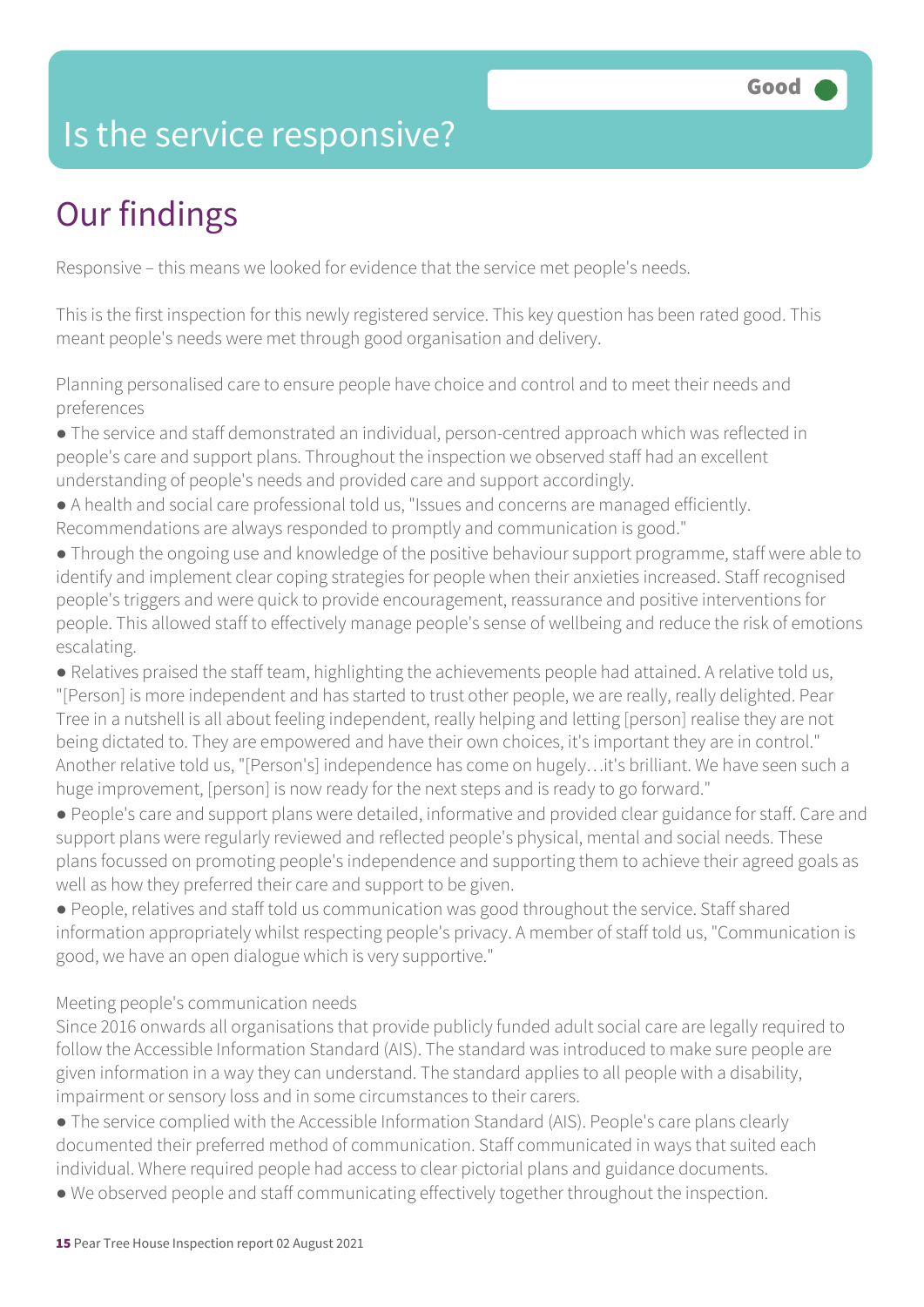Supporting people to develop and maintain relationships to avoid social isolation; support to follow interests and to take part in activities that are socially and culturally relevant to them

- People were encouraged and supported to see their family and friends regularly. Staff were committed to ensuring people lived their best life. Relatives spoke positively about the support they had received from the entire staff team. One relative told us, "They are all so supportive and caring. They are fabulous at dealing with the different needs of everyone and how very different all the young people are… They have been so supportive of us as well."
- When COVID-19 restrictions would allow, people were supported to lead active lives and were encouraged and enabled to pursue hobbies and a range of activities both in the home and in the wider community. These included playing musical instruments, watching films, bowling, sensory circuits, gaming on computers, independent walks, listening to music and creating videos.
- People received support and learning around key life skills which included doing their own personal care such as brushing their teeth, showering and choosing their clothes for the day. They also completed household tasks such as sorting their washing, tidying and cleaning their bedroom. Staff supported people to learn independent life skills such as shopping, cooking, managing a budget and independent travel.

#### Improving care quality in response to complaints or concerns

- The service had a clear complaints policy and process in place. This ensured people were supported to make complaints and encouraged to put forward their views and concerns as necessary. This promoted an open, supportive culture.
- Complaints had been fully investigated, analysed and reviewed with clear actions taken and all relevant parties informed of the outcome.
- Relatives told us they knew how to complain. One told us, "I've not had to complain, but if something is wrong I e-mail the staff then forward it to the registered manager if needed." Another relative said, "I know how to complain, and I know they would listen to me".

#### End of life care and support

- At the time of the inspection the service was not supporting any one with end of life care.
- People were encouraged to think about and discuss what they would like to happen at this stage of their lives. People's wishes had been respected and staff had worked closely with people, supporting them to write an end of life plan if they wished.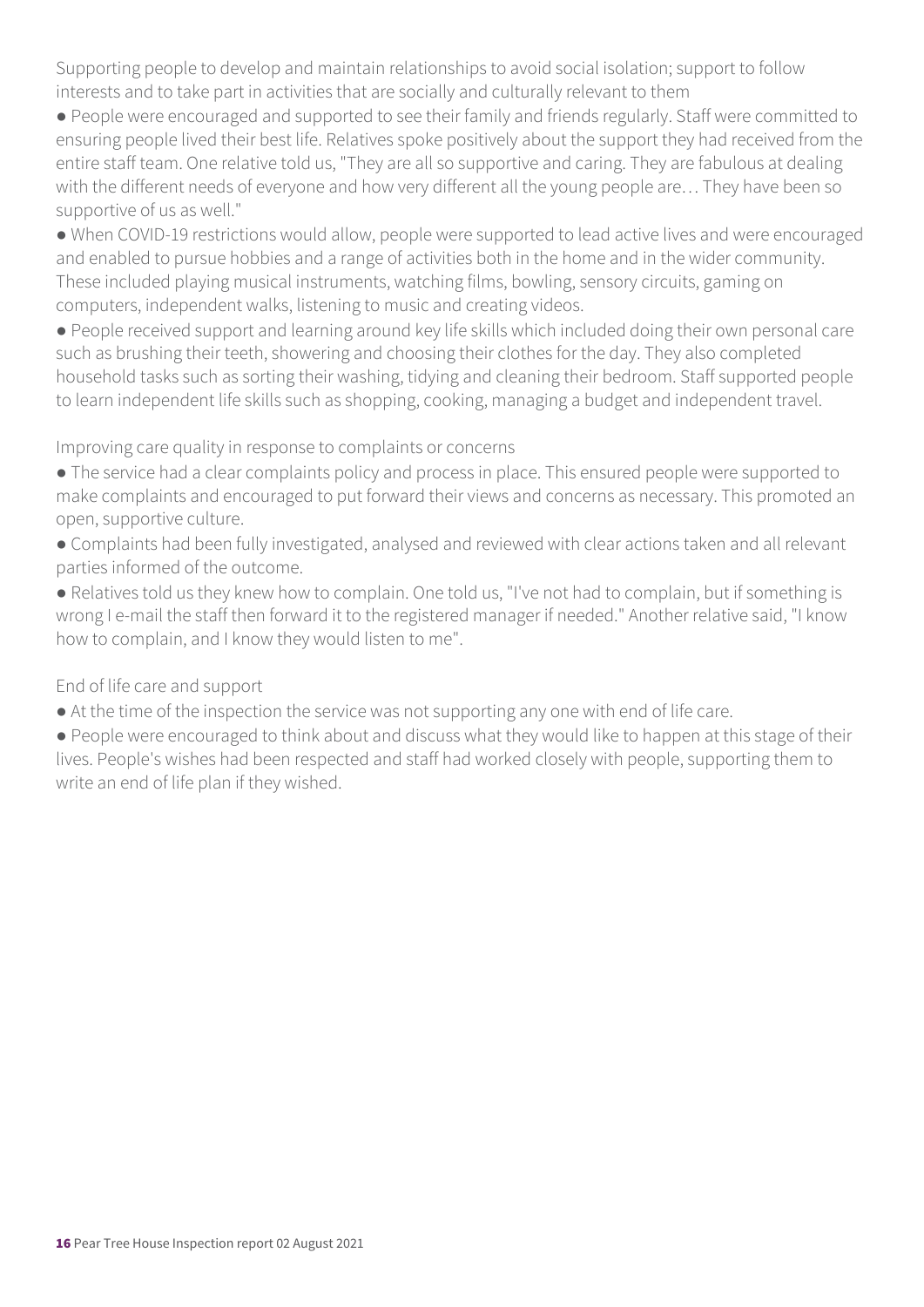### Is the service well-led?

### Our findings

Well-Led – this means we looked for evidence that service leadership, management and governance assured high-quality, person-centred care; supported learning and innovation; and promoted an open, fair culture.

This is the first inspection for this newly registered service. This key question has been rated good. This meant the service was consistently managed and well-led. Leaders and the culture they created promoted high-quality, person-centred care.

Promoting a positive culture that is person-centred, open, inclusive and empowering, which achieves good outcomes for people; and how the provider understands and acts on duty of candour, which is their legal responsibility to be open and honest with people when something goes wrong

- Staff, relatives and health and social care professionals overwhelmingly told us they felt the service was well-led, with an open, honest and supportive culture and a clear management structure in place. Praise for the registered manager was plentiful and comments from relatives included, "[Person] is particularly keen on how the registered manager has sorted things. She is held in high esteem and [person] trusts her judgement", "The registered manager has been amazing. She listens and we talk through situations together, then she actions them", "I'm a big believer it all comes from the top. The registered manager is outstanding, phenomenal…[Person] was listened to and encouraged and supported, it was fantastic. The registered manager came to talk with us and managed the situation very well, it all comes from her…she especially knows [persons] needs so well. They totally know how to support [person]."
- A health and social care professional told us, "I have been very impressed with the leadership and management at the home and find that staff talk positively about their experiences of working in the home consistently… The culture and ethos in the home is positive."
- Staff told us the management team operated an approachable, open door policy and they were always available for advice and guidance. A member of staff said, "I think it's amazing. Pear Tree House is so person-centred, I love it. An excellent staff team that's quite close knit, what they do for the students is amazing, always listen to the people and make time for them." Another member of staff told us, "I feel very supported, we have absolutely amazing support. The registered manager is one of the best managers I've ever worked with. I have a lot of respect for her and she is really good."
- The registered manager and provider understood their responsibilities to be open and transparent if anything went wrong. Staff spoke openly about the values and ethos of Pear Tree House. A member of staff said, "Everyone is happy to speak up at team meetings, we are asked our opinions and we are totally involved, it's more like a home. We are making the changes and improvements are all part of it, makes us feel much more valued."
- There was a clear process to report, review and analyse incidents and accidents. The provider acted in line with their duty of candour.

Managers and staff being clear about their roles, and understanding quality performance, risks and regulatory requirements; Continuous learning and improving care

● Relatives, staff and health care professionals spoke positively about how the service was managed. A health and social care professional told us, "The managers have been consistently in post since the home